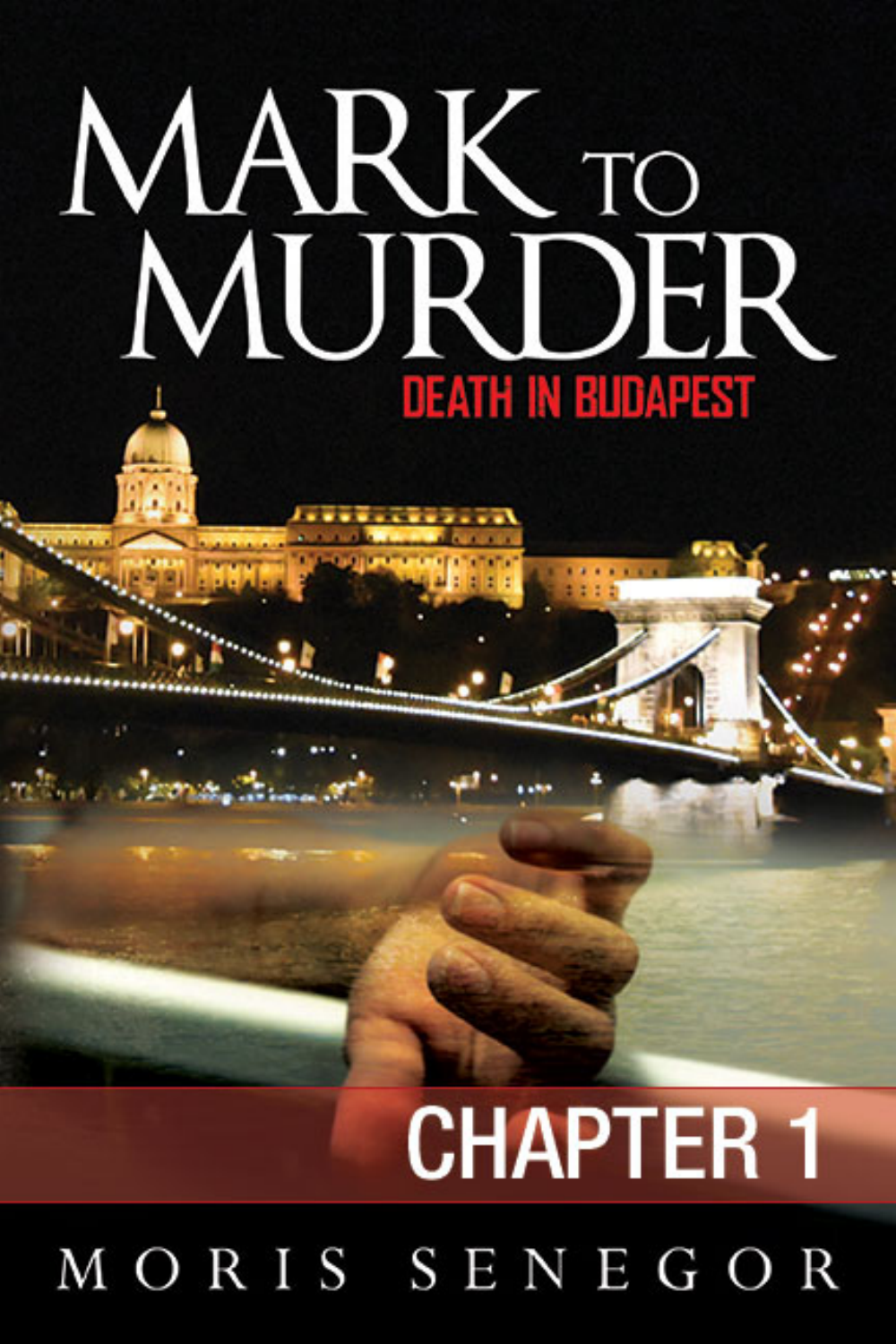\* \* \*

## MARK TO MURDER

Death in Budapest

A Mark Kent Mystery

**MORIS SENEGOR**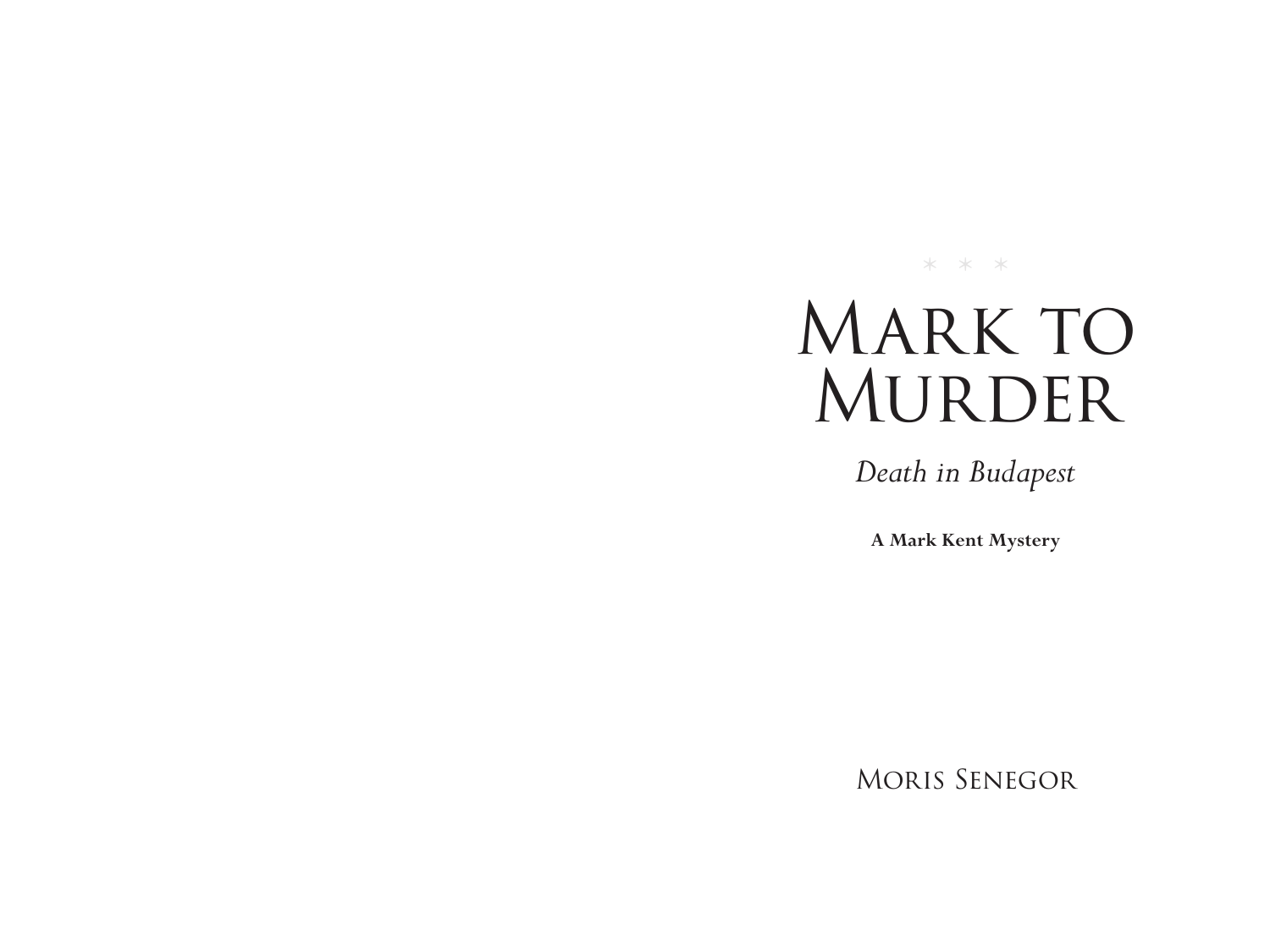#### ALSO BY MORIS SENEGOR

*Appassionata: and other stories of lovers, travelers, dreamers and rogues Dogmeat: A Memoir of Love and Neurosurgery in San Francisco*

Copyright© 2018 Moris Senegor. All rights reserved.

ISBN: 1976099072 ISBN 13: 9781976099076 Library of Congress Control Number: 2017915565 CreateSpace Independent Publishing Platform North Charleston, South Carolina

This is a work of fiction. Names, characters, places, and incidents are a product of the author's imagination or are used fictitiously. Any resemblance to actual events, locales, or persons, living or dead, is entirely coincidental.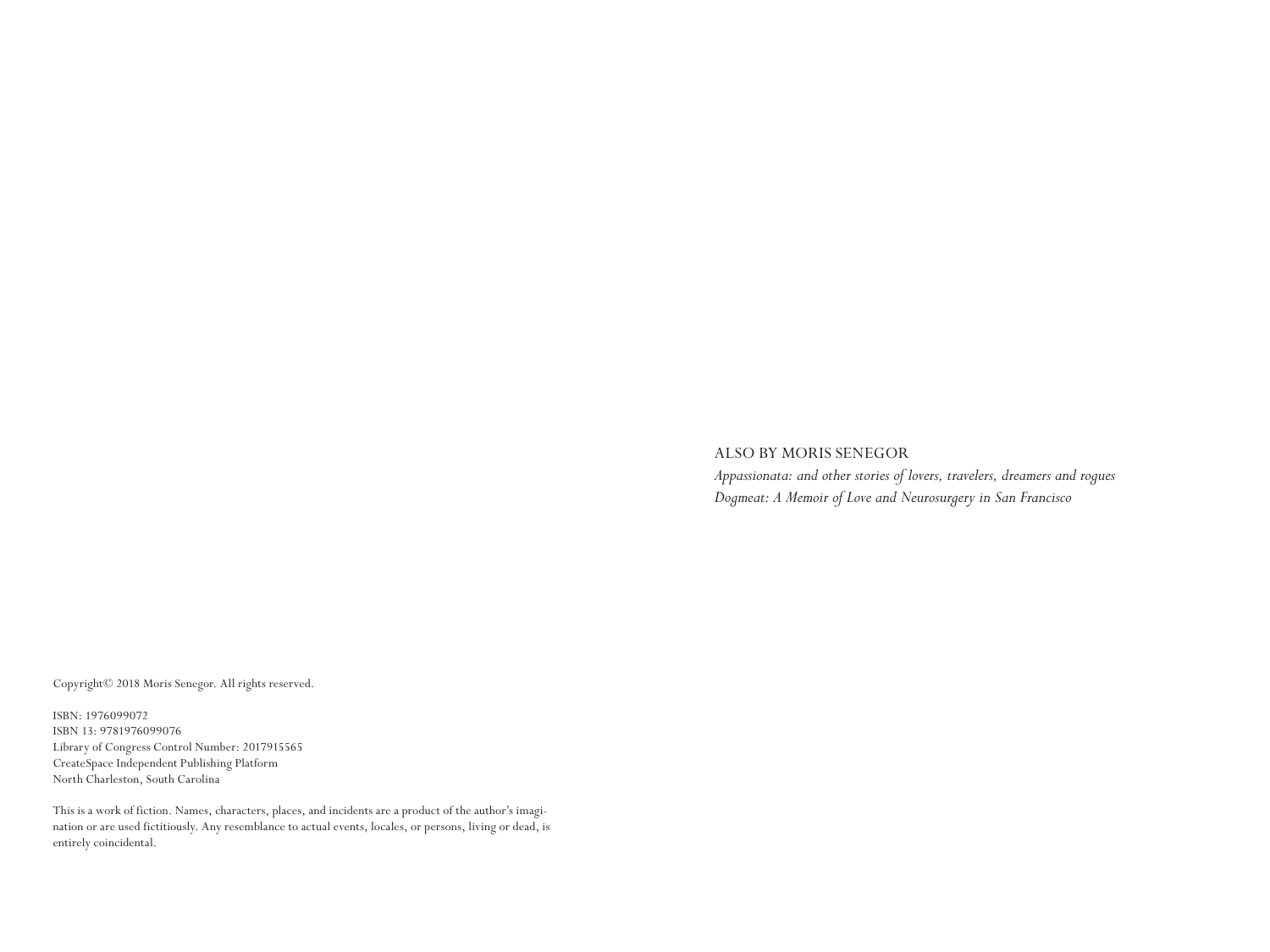To the boys and girls of English High School, Istanbul. We have dispersed all over the world, yet we are still in Nişantaşı.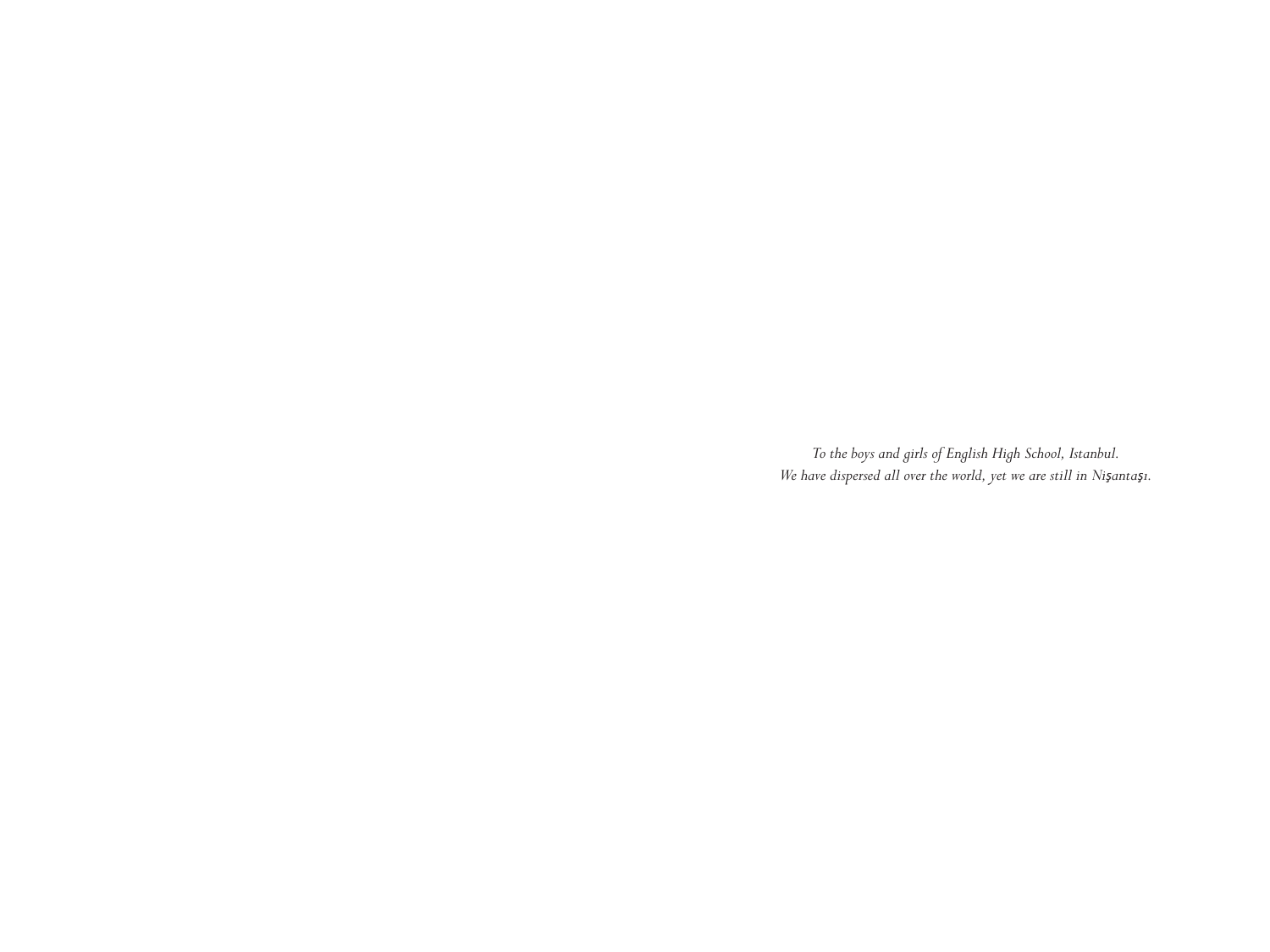### *Chapter 1*

#### \*\*\*

He took the elevator down to the Royal Suite wearing a luxurious white bathrobe and flip-flops, enjoying cool air after the hot sauna. Pulling out his iPhone from the robe's side pocket, he pressed its home button, checking for time. Five-fifty p.m. More than an hour to prepare for his rendezvous. His eyes lazily drifted to the ornate elevator panel, lights changing slowly on floor markers, as he thought about Olga, the masseuse. Older now, plumper, but it didn't matter. She had skillfully handled his impressive erection, her lips soft, her mouth velvety smooth. He had wanted more but this would certainly do for now. The vigorous massage she followed with had eased all the tension of the past days. She had particularly concentrated on his muscular thighs, which, according to her, were all knotted up. It provoked another erection that she deftly covered with a nearby towel as she carried on, responding to his broad grin with a slight curl of her meaty lips, now free of lipstick. The sauna at the end was brief but divine. As the elevator door opened on the second floor, he thought he had enough time to finish himself off again before taking a shower and getting dressed.

The suite was chilly, a light snow outside dusting windowsills facing an ornate, spacious balcony. A March sun was setting over the Danube, traffic on the Chain Bridge heavy with Tuesday evening commuters. The bridge and its colossal columns were already lit. In another hour, when full darkness fell,